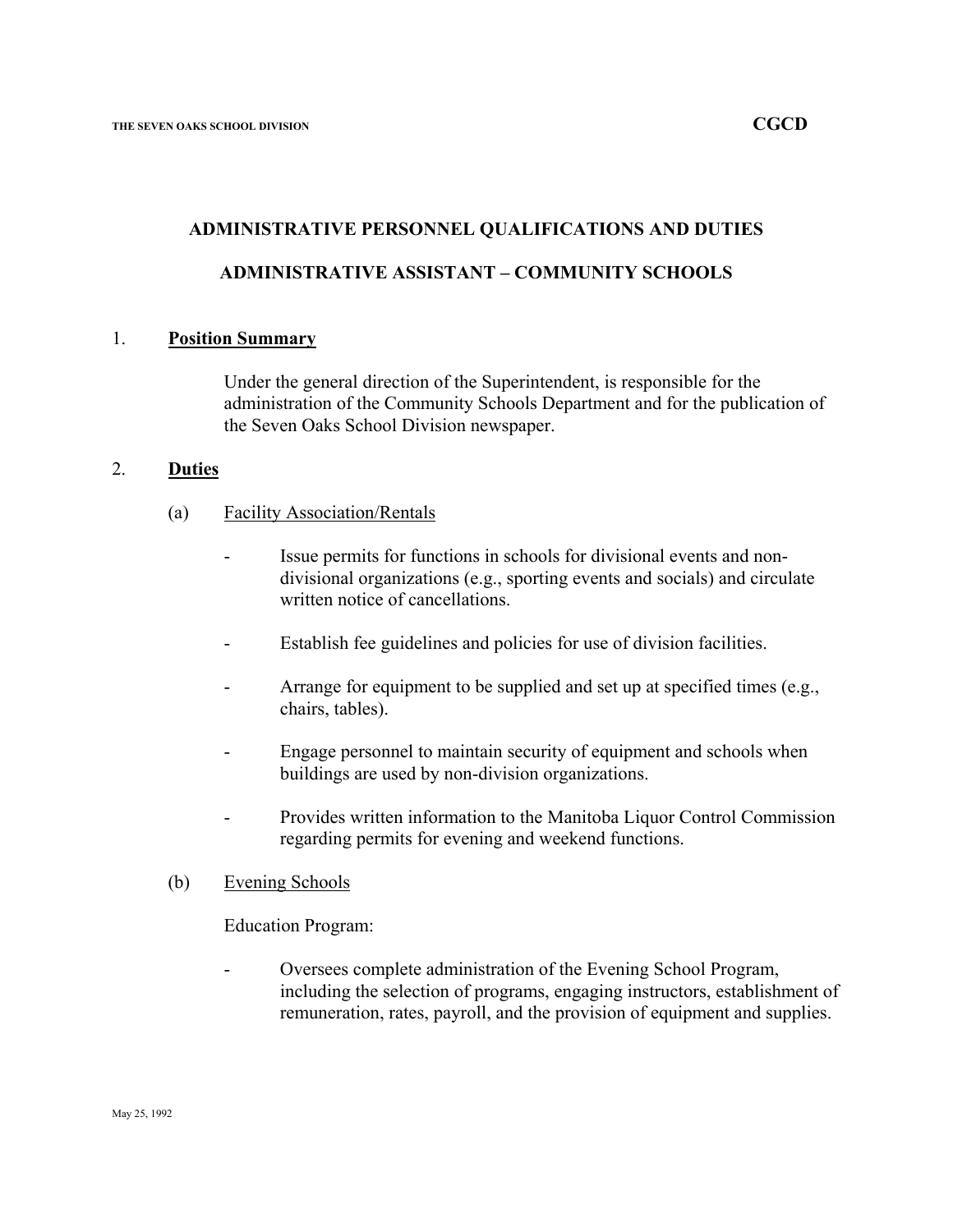### 2. **Duties**

(b) Evening Schools

Education Program:

- Oversees the administration of the Driver Education Program, including the engagement of instructors, establishment of remuneration rates, payroll, and the provision of equipment and supplies.
- Maintains full responsibility for payroll, equipment and supplies for other after school programs, such as Heritage Language and Gymnastic programs.
- Prepare and manage annual departmental budget.
- Prepare and make regular bank deposits.
- Establish and maintain a system of accounting for fee receipts (e.g., driver education, evening class registration).
- Prepare government grant applications and claims.
- Report to the Board of Trustees concerning community schools program.

Newsletter:

- Serve as editor/publisher/photographer/reporter of the divisional newspaper.

### 3. **Education**

- Grade XII.
- Business Administration Course.
- Excellent communication skills.